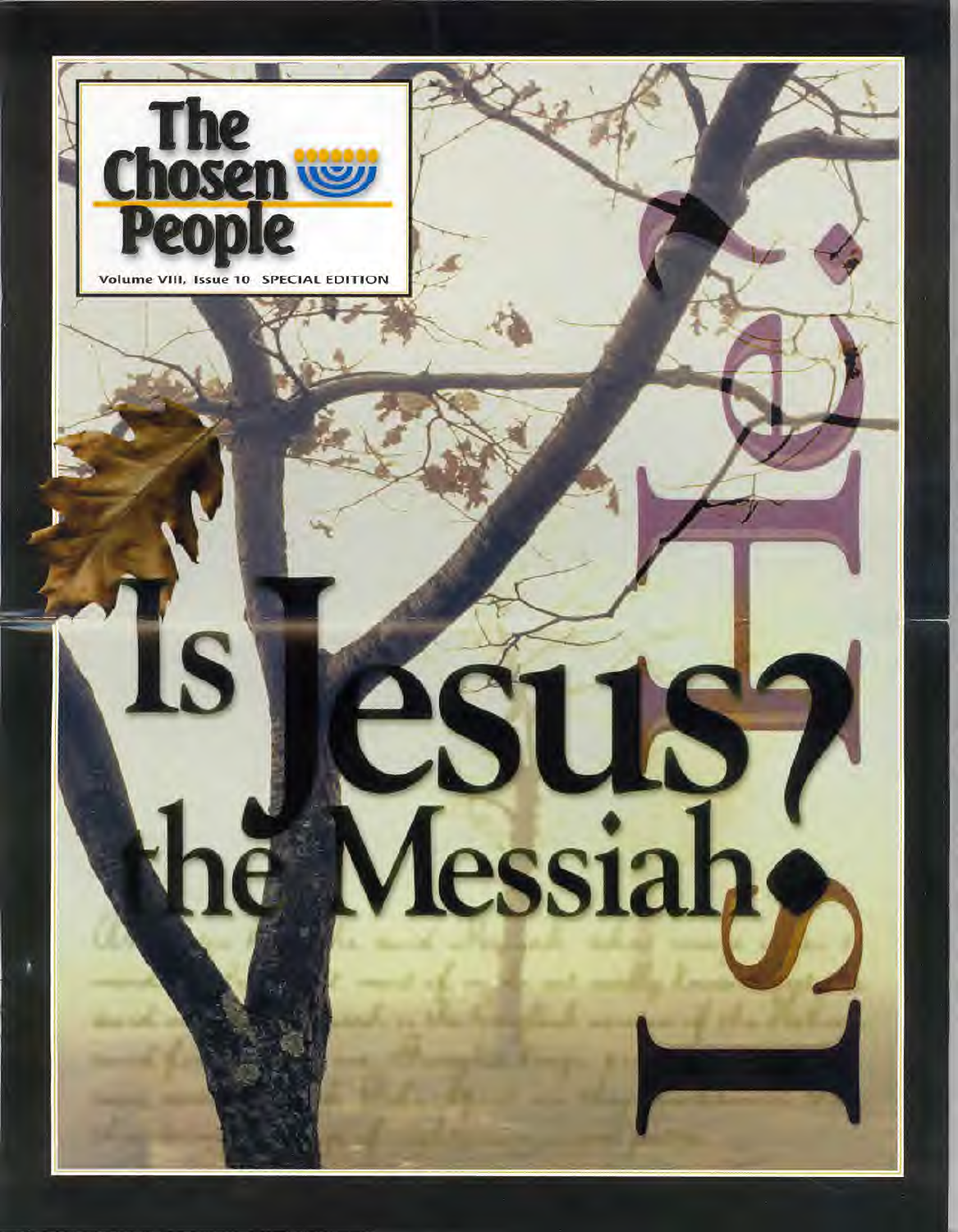We build our lives with such care. Hard work, rewarding interests, careers, families and friends—all these good things add up to what we dream about—the good life; a life to be savored, cherished and protected, for it is precious indeed.

But in the midst of it all, just loud enough to intrude, is what the poet W. H. Auden called "the sound of distant thunder at a picnic." As life unfolds, that sound can only become louder and closer. It takes the form of illness and death—and whatever our own follies add to the grim challenges that certainly await us all at some time or another. Make no mistake, our carefully ordered world will one day descend into chaos. It is inevitable. And it is at that moment—the moment of our undoing—when we discover what we are made of and who we truly are.

#### The Fear of Failure

Who are the pariahs of this shiny world? We all know—they are the failures and losers from whom we avert our eyes. Our culture of success abhors failure in all forms. The cult of strength that we have created has no room for weakness. We instinctively know who is rising and who is falling and we make it our business to align ourselves with the former and distance ourselves from the others.

Even those who become weak through no fault of their own, the ill and the unfortunate, create feelings of guilt and shame in us, because in our heart of hearts, we wish they would just go away. We smell their loneliness and it frightens us.

It frightens us because we know that someday we may wear their anguished expression and see in others the loathing we ourselves feel.

#### An Unlikely Figure

According to contemporary standards, the Jewish Messiah is an unlikely source of comfort, for one of the most profound aspects of His nature is the prominent role that suffering and humiliation play in His story. The things we all dread most seem to be the very things He goes out of his way to embrace. *But He was wounded for our transgressions, He was bruised for our iniquities; The chastisement for our peace was upon Him, And by His stripes we are healed*  (Isaiah 53:5).

The public execution of the Messiah, as it is portrayed in the Hebrew Scriptures, is shameful in every sense of the word. It depicts a powerless, humiliated figure we find far more disconcerting than we'd care to admit.

If anything, the Hebrew Scriptures seem to affirm our collective discomfort at this embarrassing spectacle. They capture not only his suffering, but the uneasiness of those who witness it—

*He has no form or comeliness; And when we see Him, There is no beauty that we should desire Him. He is despised and rejected by men, a Man of sorrows and acquainted with grief And we hid, as it were, our faces from Him; He was despised, and we did not esteem Him* (Isaiah 53:2-3).

Yet, far from shrinking away from such images, the Hebrew Scriptures display them proudly. They are, in some deep and penetrating way, a gateway to triumph and vindication. Why? Because with God, suffering need not be the defining reality of existence. With God, suffering becomes the door through

which we enter true freedom.

#### The Secret of Suffering

The suffering of the Jewish people that forms such an integral part of who we are is a vivid affirmation of the presence of evil in the world. Yet, even our suffering—unjust and wicked as its causes have been—is a reminder of God's presence to us.

How can this be? It is because the suffering of Messiah has

become our liberation. As we accept him and learn to



*The Chosen People* 

**Must unbounded**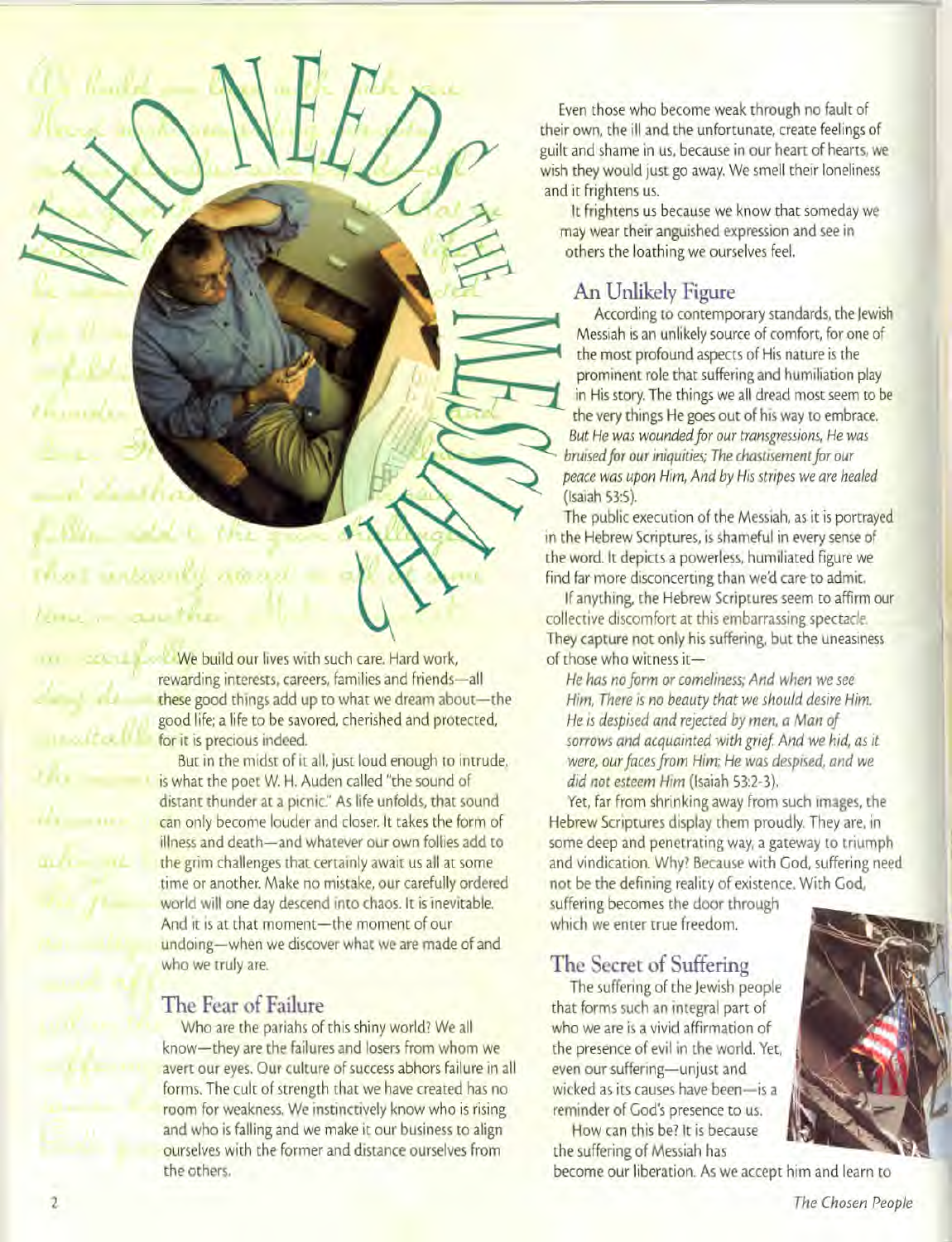## GUU  $\Lambda$ l $\mu$ l

#### by Olivier Melnick

"If God exists, He doesn't need me for anything, and I sure don't need HIM:'

These were my comments when asked about God as I grew up in Paris, France. As many European, secular Jews born after World War II and raised in the aftermath of the Holocaust, I was not interested in God at all. After all, maybe my mother was right when she claimed that God died in Auschwitz with the six million—including her father.

So, as a result, I grew up culturally Jewish but very secular.

Being French, I am two parts romantic and one part curious. These personality traits found a major focus in 1981, when I met Ellen. My romantic interest in her took on an additional dimension as I embarked on a spiritual quest that was wholly unanticipated.

Ellen, a deeply committed believer in Messiah, started to challenge me with

the Bible and Yeshua's claim to be the Messiah of Israel. Of course, I knew nothing about the Bible except that Yeshua (Jesus) was not for the Jewish people.

Ellen challenged me to read the prophecies in the Hebrew

Scriptures concerning Messiah. As I learned more, I realized that Yeshua had fulfilled these prophecies concerning his birth, his suffering and his identity as the Messiah. I also began to consider the message of the New Testament. As I pictured myself, an unbeliever, separated from Ellen, I became terrified.

One day, in the summer of 1983, after Ellen patiently explained to me one more time about our need for reconciliation with God through Yeshua's death and resurrection, I came to the unavoidable conclusion that He was the long awaited Messiah of the Scriptures. It was then that I received Him as my Lord and Savior.

Not long after, Ellen and I were married and moved to the U.S. in 1985. We presently live in Southern California and have two beautiful children—a boy and a girl.

My old assumptions about God have been transformed. I know today that God DOES exist and that I need Him. Even though HE DOES NOT need me, He loves me—even in spite of my imperfections. Through Yeshua, my secular outlook has been remolded from skepticism to faith, for I have found in the message of Messiah the most essential, most Jewish story of all.

follow Him, we find the hold that the world has placed upon us no longer applies. The anxiety and fear we live with and the frustration we encounter through our inability to love and trust start to fall away. As we realize that His suffering was a necessary act of love, we begin to grasp one of the most profound truths of all. It is that God can be present with us in our

suffering, because in Messiah, God has known suffering first hand.

Everyone suffers. But there is a tremendous difference between those who suffer with faith in God and those who suffer without. With faith, our suffering becomes meaningful because we can interpret it in light of God's promise of healing and restoration. We become able to

#### **SPECIAL EDITION Volume VIII, Issue 10**

**Inside this Issue:**  WHO NEEDS THE  $MESSIAH?$ .......2 IF GOD  $EXISTS$  :  $3$ THE SUFFERING  $MESSIAH$  .......4 FIT FOR LIFE . . . . 5 IS JESUS THE  $MESSLAH$ <sup>2</sup>.......6 FROM YESHIVA TO YESHUA

#### **CHOSEN PEOPLE MINISTRIES**

International Headquarters 241 East sist Street New York, NY 10022 212-223-2252

> In Canada Box 897 Station B North York, ON 1\42K 2R1 416-250-0177

Visit us on the web at: www.chosenpeople.com Our Spanish Medsite is

www.puebloelegido.com

*The Chosen TiOe* newsletter u published monthly by Chosen People MIrittrIel For more information, or to recent *The Chosen Pec'e*  newsletter, write to Chosen People Ministries. Editor Zhava Glaser Staff writer: Alan Shore, Design: Lois Gable, Art Director. Oniver Melnick,<br>Photos ©2002 Photodisc, Inc. Photos are representative only and are not<br>the people mentioned in this newsletter or affilated with Chosen PeopleMinistries.

**PRINTED IN THE USA** 

look beyond to the peace He extends to us.

No one wants to suffer. But we need not allow our pain to be the isolating, discouraging experience the world portrays it to be. With faith in Messiah pain can become, in a very real sense, the glue that binds us to God's comfort.

Who needs the Messiah? Everyone who must suffer—and that means everyone!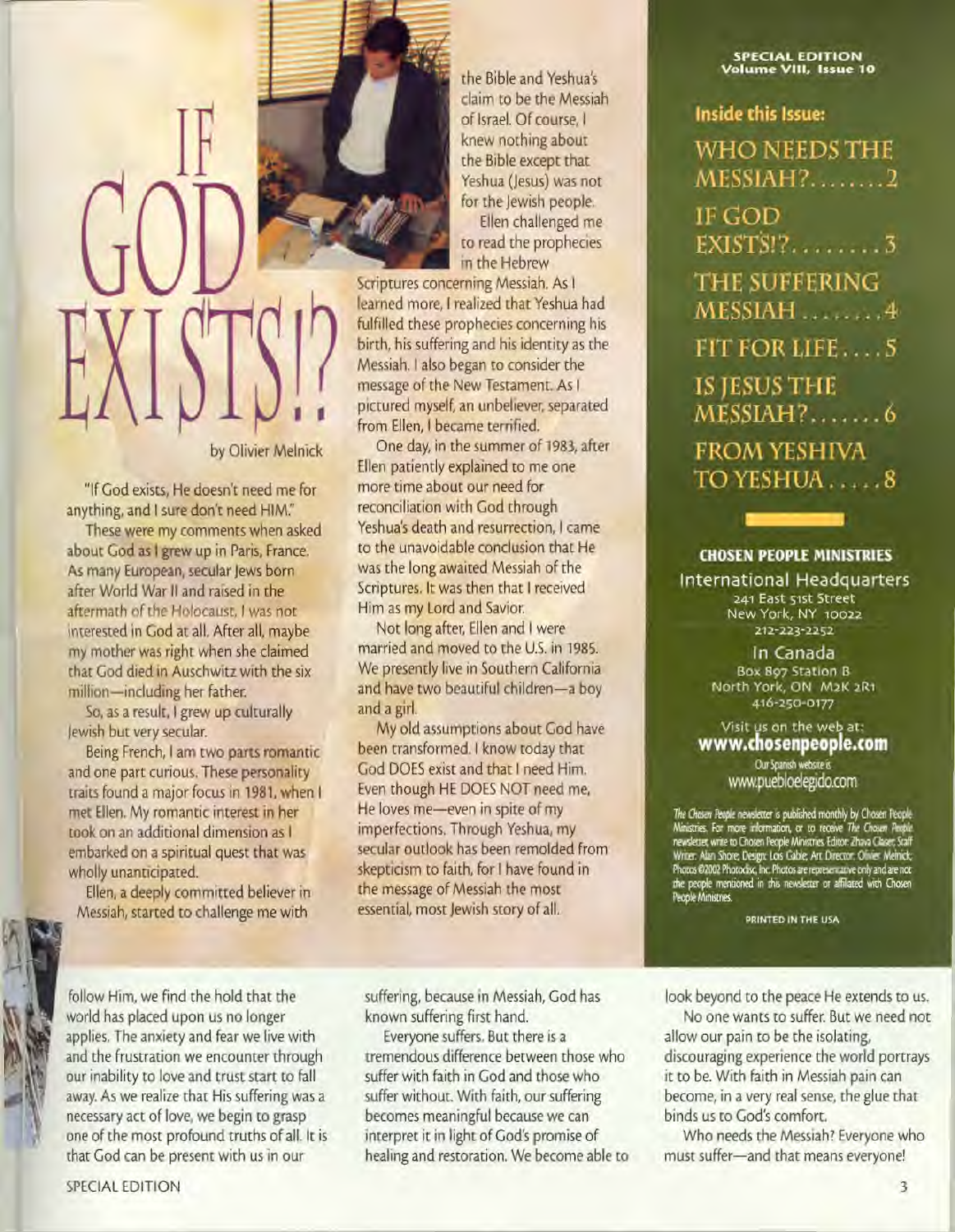by Doug P.

Do the rabbinic writings speak of a "Suffering Messiah?" The answer to this question is a resounding—"Yes!" Where do the early rabbis draw their material from? From the Jewish Scriptures! Two primary

Scriptures that the rabbis draw upon in their writings on the Suffering Messiah are Psalm 22 and Isaiah 53.

**Pesikta Rabbati,** which Jewish scholars date to the sixth or seventh century C.E., is a rabbinic document on the festivals of Israel. It speaks of a suffering Messiah in this way:

*[When He created the Messiah,] the Holy One, blessed be He, began to tell him the conditions [of his future mission], and said to him: 'Those who are hidden with you [your generation], their sins will in the future force you into an iron yoke...and because of their sin your tongue will cleave to the roof of your mouth.' [Psalm 22:25] Do you accept this?* 

*The Messiah said...'Master of the worlds! With gladness in my soul and with joy in my heart I accept it, so that not a single one of Israel should perish; and not only those who will be alive should be saved in my days, but even the dead who have died from the days of Adam the first man until now.'* 

The **Midrash Aseret Memrot** states that Messiah will be made a *trespass offering*:

*The Messiah, in order to atone for them both [for Adam and David], will make his soul a trespass* 

*offering [Isaiah 53:10] as it is written next to this in the Parashah* **'Behold my servant:** *[Isaiah 52:13] <sup>2</sup>* In the **Midrash Konen** (110-1100 C.E.) We find: *Messiah Son of David who loveth Jerusalem...Elijah takes him by his head...and says, 'Bear thou the sufferings and wounds wherewith the Almighty doth chastise thee for Israel's sins;' and so it is written, He was wounded for our transgressions, bruised for our iniquities. [Isaiah 53:5] <sup>3</sup>*

The **Zohar,** a cabalistic work which the reference work *Everyman's Judaica* says was written in the 13th century but contains earlier material, is considered "one of the three 'Holy Books' of Judaism after the Bible and the Talmud." Two quotes from the Zohar go hand in hand in a startling announcement about atonement and Messiah:

*The children of the world are members one of another. When the Holy One desires to give healing to the world, he smites one just man amongst them, and for his sake heals all the rest. Whence do we learn this? From the saying 'He was wounded for our transgressions, bruised for our iniquities, (Isaiah 53:5], i.e. by the letting of his blood—as when a man bleeds his arm—there was healing for all of us—for all members of the body.'* 

*As long as Israel dwelt in the Holy Land, the rituals and the Sacrifices they performed [in the Temple] removed all those diseases from the world; now the Messiah removes them from the children of the world.... (Zohar 2:12a)6* 

#### Something to Think About

Is the concept of a suffering Messiah something foreign to Jewish thinking? Evidently not! Yet, how often Jewish people have been taught that the idea of Messiah's suffering is foreign to Judaism. Why not take the following challenge? Read Psalm 22 and Isaiah 53 for yourself. See if you come up with the idea of a suffering Messiah, as the early rabbis did.

One Jewish writer of the first century, Yohanan, records the rapturous exclamation of a fellow Israelite concerning the one described in the above two chapters: "We have found the Messiah of whom Moses and the Prophets did write!" This same Jewish writer said, "But to as many as received Him, to them he gave the power to become the sons of God" (John 1:45,12). What a wonderful invitation to us!

#### **Footnotes:**

- 1. Raphael Patai. *The Messiah Texts* (Detroit, Michigan:Wayne State University Press,1949), p. 112.
- 2. S.R. Driver and Adolf Neubauer. *The Suffering Servant of Isaiah according to the Jewish Interpreters* (New York: KTAV Publishing House, 1969), p. 394.
- 3. Patai, p. 115.
- 4. Geoffrey Wigoder. Everyman's Judaica (Jerusalem: Keter Publishing House, 1975).
- 5. Driver and Neubauer, p. 14.
- 6. Patai, p.116.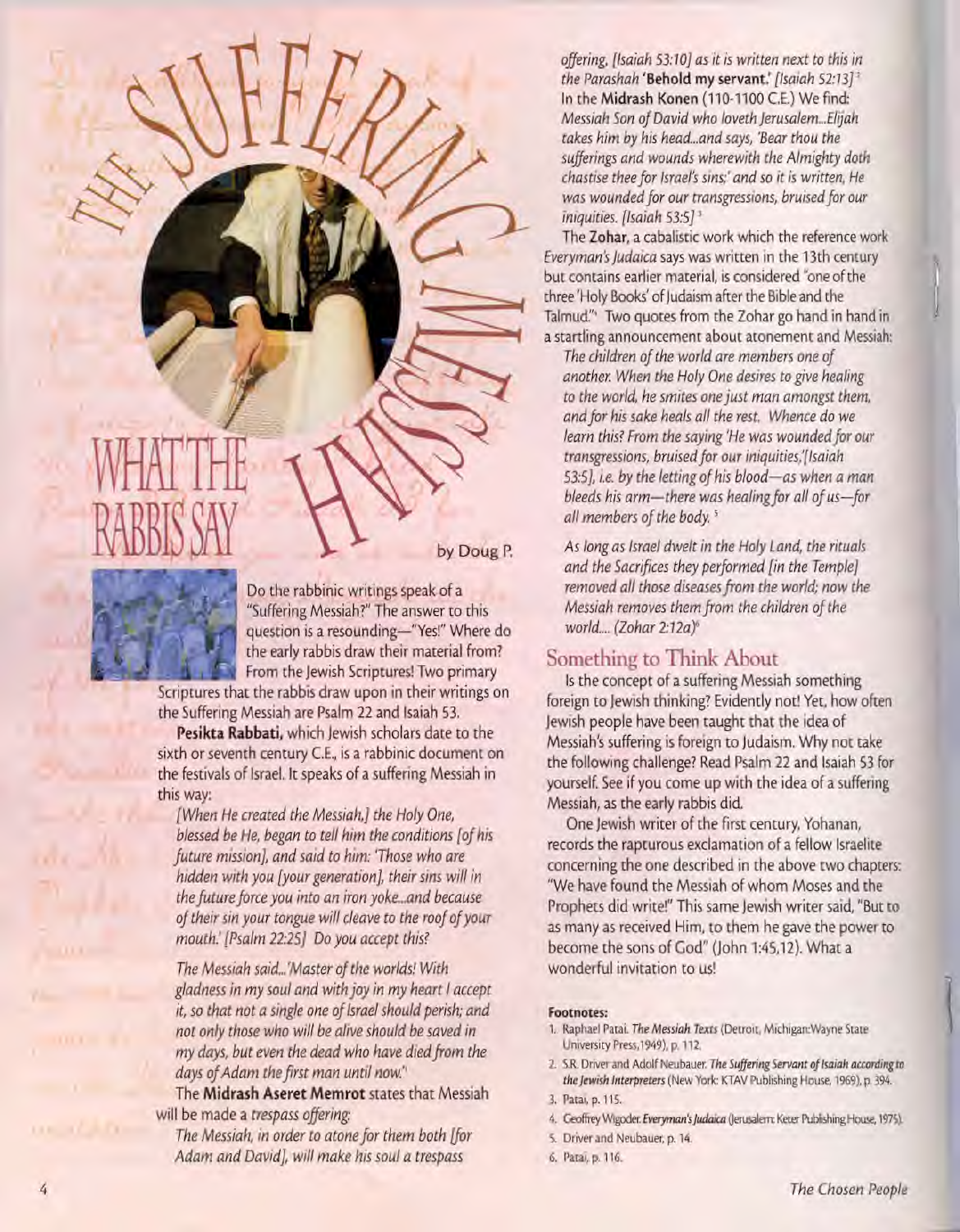# $HIT$



by Mark Surey

I'm British, and although Oscar Wilde once described the British and the Americans as "two peoples separated by a common language;' I dare say that in this age of the global village, our cultures are not so different as Oscar might have thought. In fact, keeping track of modern trends is a special interest of mine. Over the last five years, I have been an associate of a top social research institute based at the London School of Economics. In this connection, I remember hearing a lecture delivered by our Director, Dr. Anthony Giddens. In it, he challenged us to name the fastest growing career within Britain. To my surprise, it was not law or accounting, which had long been the established professions that headed the per annum growth rates in the 70s and 80s. It was not even careers in Information Technology, which came second. What was it? The category "Physical Fitness Instructors and Life-Coaches:'

#### A Modern Industry Based on Stress

Why the sudden shift? Contemporary capitalism is producing an environment where "twenty-somethings" are faced with some unpleasant life-style choices. They are forced to choose between either having money and no time, or having time and no money should they decide to exclude themselves from the corporate culture they inhabit.

The stress and pace of professional and business life, combined with an increased awareness of the health hazards of the "rat race;' has produced nothing

less than a modern health club industry to service the mainly young professionals who are in such distress.

Sometimes it seems to me that there is a gym or health club opening on every street corner within the prime business and professional districts of London. And this phenomenon is not by any means restricted to England. On a recent walk in mid-town Manhattan, I encountered two in only nine blocks.

My young executive friends work twelve-hour days and try to cram in a visit to the gym. They pay excessive amounts for their health club membership and routinely miss attendance at least once a week due to late-planned or over-extended meetings. When they actually manage to get to the gym, they arrive so exhausted and stressed that they can't, actually, do that much exercise!

I suspect that if they had the time to think about it, many of my young friends would question the value they are getting for the money they pay. Although, no doubt, some see the gym more in terms of being the place to be seen rather than to sweat. Nevertheless, the irony is there to be relished. Brilliant people join a gym to stay fit and reduce stress—only to find themselves totally stressed about fitting it into a schedule and fighting through crowded streets to even get there!

The sad fact seems to be that even when they want to, people seem unable to succeed in managing their stressful lives. They need more than good intentions—they require guidance.

#### Enter the "Life Coach"

If there is a single credo in free enterprise, it is "Find a Need and Fill It." This explains the platoon of personal

trainers and life coaches standing at the ready to service the stressed out infantry of young, urban professionals fighting the good fight in the canyons of finance throughout the world.

Now, I can see the advantages of hiring a "Life-Coach"—provided it is the right one. However, most "Life-Coaches" —in London, at least—are self-appointed gurus with either a New Age or psychotherapy slant. To be honest, I suspect many of them may be at least as concerned with parting their clients from their money as from their problems. Whom can I trust to be a mentor for my career, relationships, character, finances, lifestyle, attitudes, self-image, diet and exercise—not to mention the spiritual concerns which affect young professionals? What qualities should I be looking for?

I would seek someone with a vast experience of life and expertise in the key areas that matter most to me. It would have to be someone who could see farther than I can—someone I could trust to lead me on a true path precisely when I am in greatest need. It must be someone to get me through a life crisis, show me how to build my character and cultivate behavior that wins friends and influences people. It must be someone who could teach me to maximize my personal growth and social impact in both work and play. Above all, it would have to be someone with a genuine love for the pupil.

#### The Ultimate Life Coach

I have had the blessing of a number of excellent Life Coaches. They have helped

with the "nitty-gritty" of what job I should do, what house I should buy and more recently—and most joyously—finding a wife.

Yet, my Life Coaches didn't set themselves up as "gurus" to make megabucks. In fact, they would consider such an act as theft, since they would claim that all their wisdom came from their

relationship with the greatest Life Coach of all—Yeshua, Jesus of Nazareth.

**continued on page 7** 

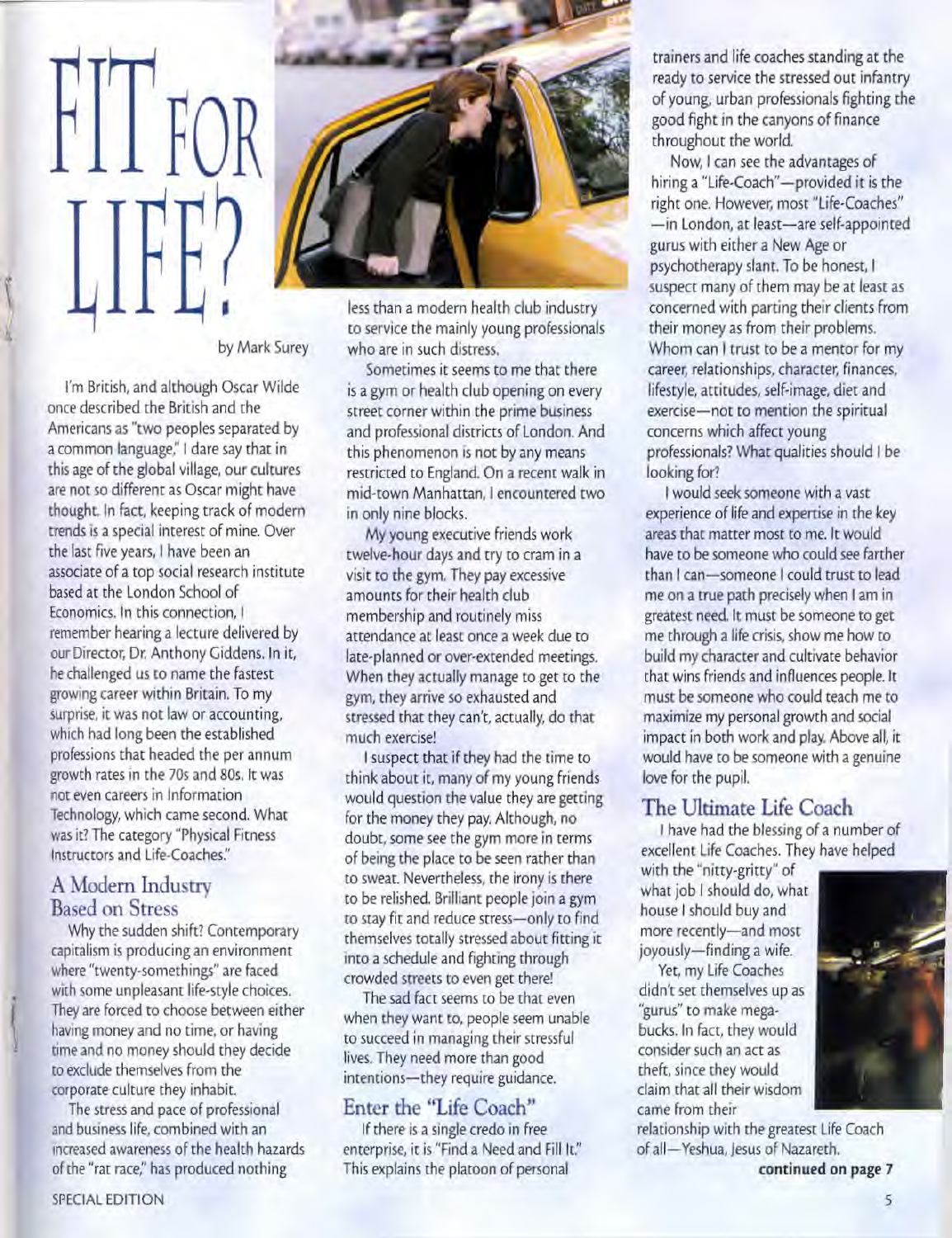*vptua,..a.dop. qii-u* 

*guatice.* The hart there are by Alan Shore

#### The Meaning of Messiah

When you hear the word Messiah, what image comes to mind? A bunch of singers in search of an orchestra at Christmas time? Let's face it, most of us do not really know what the word means.

*Messiah* is the English version of the Hebrew word for "anointed one." The Israelite kings were "anointed." The priesthood was "anointed" The prophets were "anointed" with God's Spirit as they proclaimed their thundering message of righteousness and justice. In short, this "anointing" conveys a special authority given from God.

#### The Messianic Resume

How would you recognize the Messiah if you met him one day walking down Fifth Avenue...or in Tel Aviv? What are his credentials?

The Jewish people have been looking for him for centuries. The question is, have we been looking in the right direction? What are his credentials?<br>The Jewish people have been looking for him for<br>centuries. The question is, have we been looking in the<br>right direction?<br>The writers of the Hebrew Bible gave us a detailed<br>description of what the

description of what the Messiah would do. It may<br>*surprise you:* 

#### **His Birth**

**,** Messiah would be born in Bethlehem—Micah 5:2 (5:1 in Hebrew):

*"But you, Bethlehem Ephrathah, though you are small among the clans of Judah, out of you will come for me one who will be ruler over Israel, whose origins are from of old, from ancient times."* 

#### **His Life**

He would be the "Servant of the Lord" described in Isaiah 49:6:

*"It is too small a thing for you to be my servant to restore the tribes of Jacob and bring back those of Israel I* have kept. I will also make you a light for the Gentiles, that *you may bring my salvation to the ends of the earth."* 

#### **His Death and Resurrection**

Isaiah **53:11** describes Messiah's atoning death for the sake of our restoration.

*'After the suffering of his soul, he will see the light of life and be satisfied; by his knowledge my righteous servant will justify many, and he will bear their iniquities."* (Also see **Psalm 16)** 

#### **His Divine nature**

Isaiah **9:6-7 (9:5-6** in Hebrew) portrays the Messianic inheritor of the throne of David as the "Mighty God" and "Everlasting Father."

"For *to us a child is born, to us a son is given, and the government will be on his shoulders. And he will be called Wonderful Counselor, Mighty God, Everlasting Father, Prince of Peace. Of the increase of his government and peace there will be no end. He will reign on David's throne and over his kingdom, establishing and upholding it with justice and righteousness from that time on and forever. The zeal of the Lord Almighty will accomplish this."* (Also see Psalm 2:7-8)

#### What are we to conclude from this Messianic "job description?"

There is only one person who fulfills these Messianic credentials.

It is Jesus, whose Hebrew name is Yeshua. His life was so closely tied to the Hebrew Scriptures that he was able to declare to his Jewish audience,

*"If you believed Moses, you would believe me, for he wrote about me. But if you do not believe his writings, how will you believe my words?"* (John 5:46-47).

There is a "Messianic portrait" found in the Hebrew Scriptures and in the teachings of our ancient Jewish sages. It portrays a man who would also embody the nature of God Almighty. This Messiah would serve, suffer and die. He would also rise and will return one day to rule. Only one person resembles this portrait—in every detail. It is Yeshua, Jesus.

A Jewish person who accepts the Messianic claims of Yeshua has simply embraced the Messianic hope penned over thousands of years by the Jewish authors of Scripture.

*du.* 

etcuicp-o

estial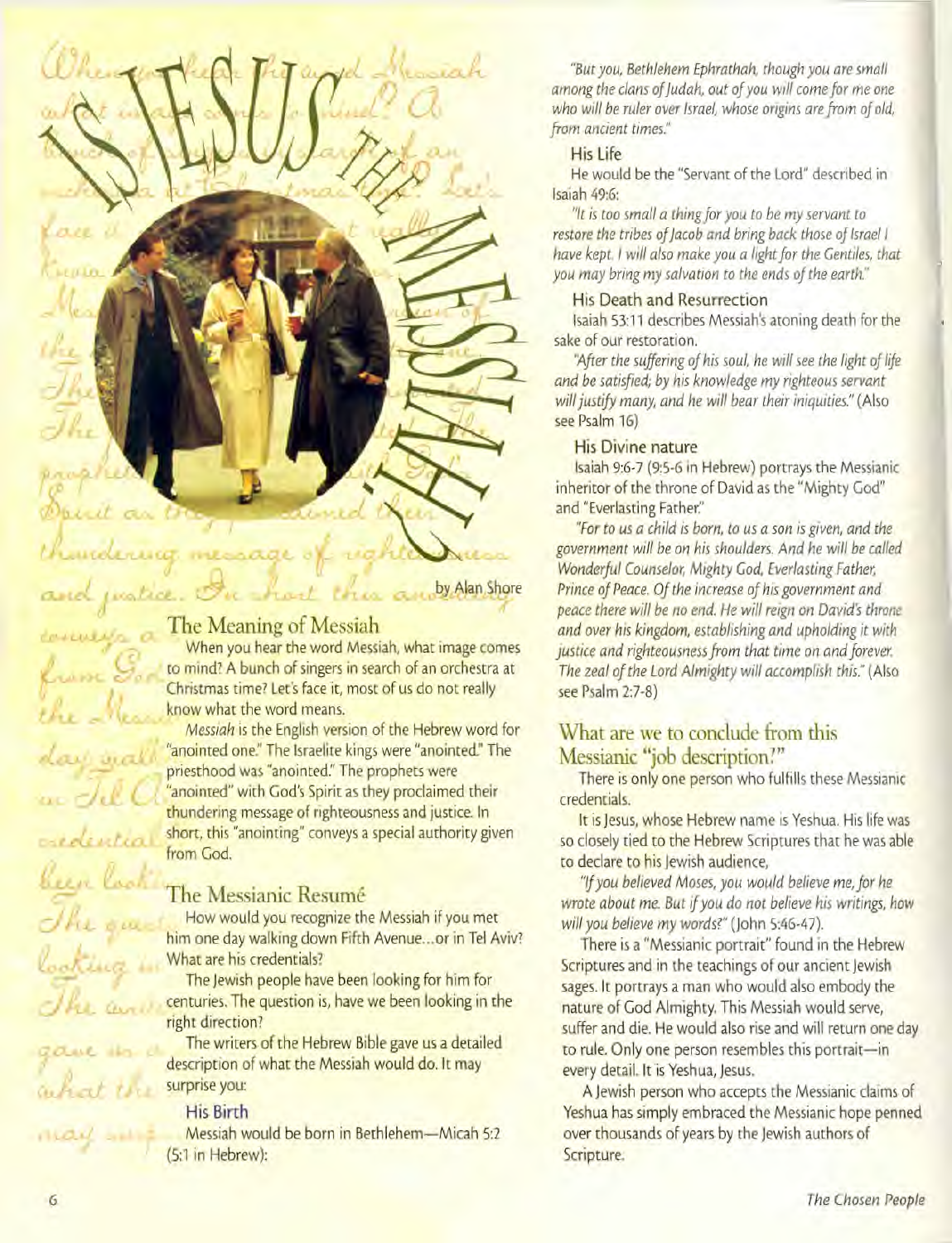#### COMMON QUESTIONS

#### Can God become a man!

**T**he very idea that God would become a man to identify with us and pay the penalty for our sin was God's, not man's. He predicted this in the Hebrew Scriptures and fulfilled His promise in Jesus. In fact, any debate on the subject should be with God and the Hebrew Bible, not with "Christianity!'

Judaism has struggled for centuries with the question of how a holy God can relate to humanity. Yet the Hebrew Scriptures hinted at this possibility all along. What does it mean that God "walked in the garden in the cool of the day" (Genesis 3:8) or that Israel's leaders "saw God, and they ate and drank" (Exodus 24:11)? After all, if God could take the form of a burning bush, why not that of a person?

#### Wouldn't **it be idolatry to believe in Jesus?**

**2** false—something made by human beings Idolatry is the worship of something and worshiped as a god. With respect to the person of the Messiah, there is a difference between the concept of worshiping a mere man—which would be idolatrous—and worshipping the God of Israel Who has taken on the form of a man. If Jesus is God in the flesh then he should be worshiped as God.

**3 Then why don't the rabbis** believe? Many rabbis did believe and many came close. References to the "Suffering Messiah" may be found in the Babylonian Talmud (Sanhedrin 98b and in the Targum Jonathan). Numerous rabbis, Moses Maimonides among them, also understood that Isaiah 53 referred to the

#### **continued from page 5**

We have a saying in England: "Always follow the maker's instructions." Messianic Jews believe that the Messiah is the embodiment of the *hochma* (wisdom) through which the universe is created (Proverbs 8). Some rabbis also believe this. I and other Messianic Jews have met this Messiah and have found Him to be the Lord of Life itself. He is called Yeshua.

Yeshua, our Jewish Messiah, is the author of life, the sustainer of life and the saver of lives. He is our ultimate Life Coach. The

suffering of a specific person—the Messiah. There are also large groups of Hasidic Jewish people who believe that Rabbi Menachem Schneerson was the Messiah, suffered for his people, and will rise from his grave.

And, there are many rabbis who did believe Jesus was the Messiah. The founder of Chosen People Ministries, Rabbi Leopold Cohn, was one of them. His story is available for the asking! Just call 1-888-2-YESHUA.

Why don't you believe that Jesus is the Messiah? Have you studied the facts for yourself or have you allowed others to make up your mind for you?

#### What's Next?

*If Jesus is the Messiah, what should I do?* 

There is only one thing to do. Receive the gift of forgiveness He offers by accepting Him as your Lord. You can do this, right now, by praying:

"Messiah Jesus, I receive You now as my Lord and ask You to guide and empower me to become Your true follower. I accept the atonement You made for my sins, and accept Your free gift of forgiveness. Help me turn from my former way of life and follow You:'

*"Yet to all who received him, to those who believed in his name, he gave the right to become children of God"* (John 1:12).

#### **Where can I find out more?**

We can put you in touch with other Jewish people who believe that Jesus is the Messiah. We can give you resources to help you in your search for truth. Read the Bible, starting with the story of Messiah's life in the first four books of the New Testament...and keep reading!

Call 1-888-2-YESHUA or visit our website at: www.chosenpeople.com.

Lord of Life knows our condition and loves us better than we do ourselves. By the Messiah *"all things were created: things in heaven and on earth... He is before all things, and in him all things hold together"*  (Colossians 1:16-17).

The writer of the Book of Proverbs asserts that acknowledgement of God is the beginning of all wisdom. The application of such wisdom in every aspect of life is available to the believer through Yeshua, the life Coach who brings us life everlasting (John 3:16).

Mammy,



#### **Mommy, what are** we? **Are we Jewish or Christian? Should we celebrate Hanukkah or Christmas?**

Explore answers to these and other pressing questions if you are in an interfaith relationship:Joined *Together?* is a new documentary featuring four interfaith married couples who share their discovery that faith in the Jewish Messiah can bring a dynamic and joy-filled basis to their marriage. Hearing them relate their struggles and successes is sure to touch and move you.

You can order copies *of Joined Together?* for a suggested donation of \$20" plus shipping (ask for item #8025). Just call 1-800-333-4936, visit www.chosenpeople.com/ joinedtogether, or write to Chosen



People Ministries at 241 East 51st Street, New York, NY 1022, or in Canada write to Box 897 Station B, North York, ON M2K 2R1